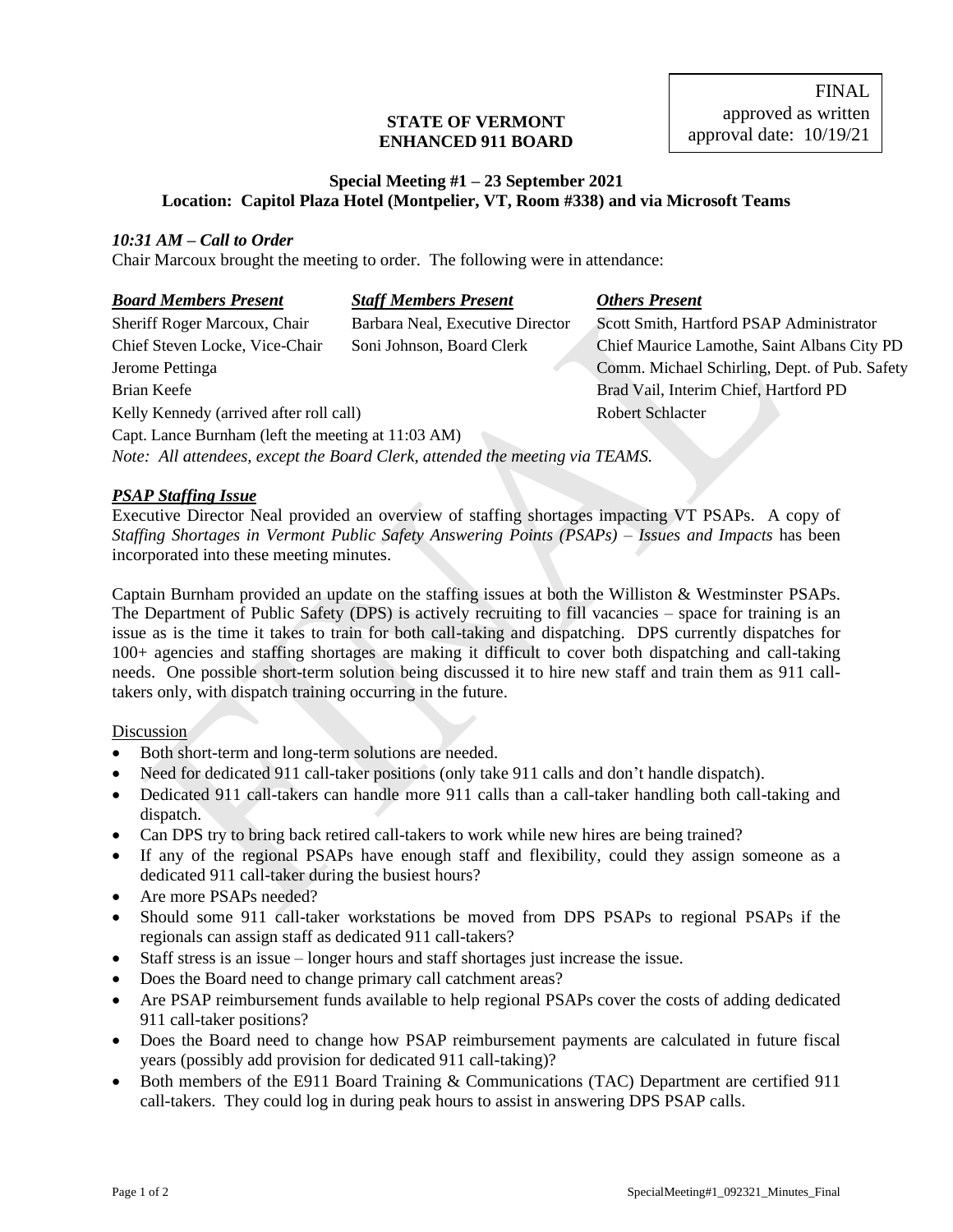#### Next Steps

- DPS will continue to recruit new staff.
- Regional PSAPs will look at their staffing/schedules to see if they can assign a dedicated 911 calltaker during peak call volume times.
- Executive Director Neal will check with HR on having TAC staff assigned to answer 911 calls during peak hours and will work with E911 TAC and IT staff to determine the best schedule.
- Executive Director Neal and Board Staff will continue to monitor the situation, research possible solutions, and provide updates to the Board.

### *Public Comment*

Commissioner Schirling thanked Board members and Executive Director Neal for everything they are doing during this time.

#### *Adjournment*

*Motion: There being no further business, Chief Locke made a motion to adjourn; 2nd by Kelly Kennedy. There was no discussion and the motion passed unanimously by voice vote. The meeting adjourned at 11:42 AM.*

Respectfully submitted:

*Soni Johnson* 9/28/21 Soni Johnson, Board Clerk Date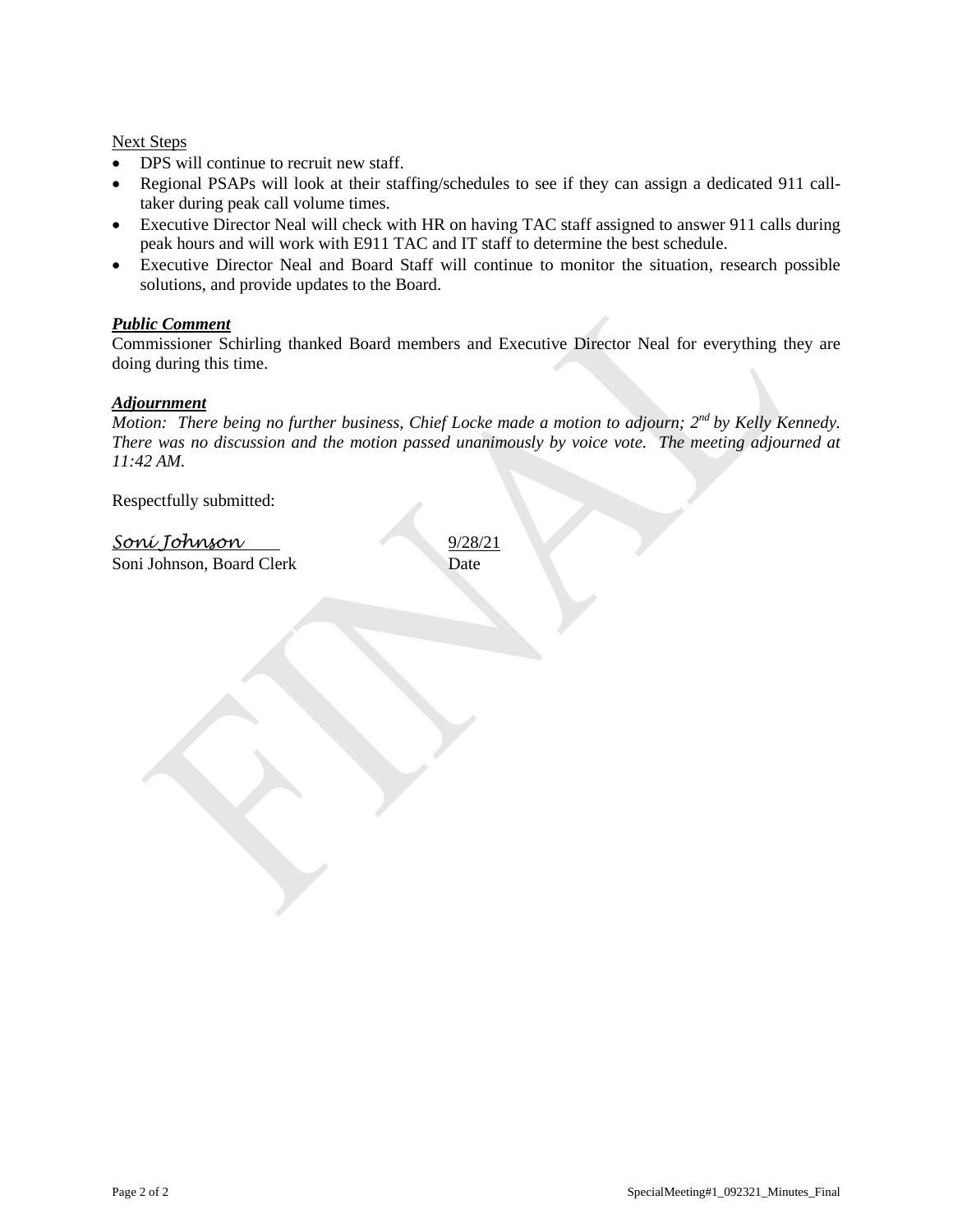## **Staffing Shortages in Vermont Public Safety Answering Points (PSAPs) - Issues and Impacts**

**1. Status of Staffing at Vermont PSAPs:** The Department of Public Safety (DPS) PSAPs at Williston and Westminster are experiencing critical staffing shortages which have resulted in significant impacts in their ability to handle the expected volume of 911 calls. In mid-August, Williston reported eight vacancies and four individuals on extended leave (FMLA and military leave). This results in a functional shortage of twelve out of 37 positions, or approximately 32%. Westminster reported seven vacancies out of 29 positions, or 24%. Each DPS PSAP reported three individuals in training, but not yet filling shifts independently. It is not uncommon for trainees to "wash out" during the training period, so improvements in the staffing shortages do not appear certain in the foreseeable future. Vacancies are continually posted on the state's Human Resources website.

Hartford and Lamoille each report one vacancy in their staffs of eight and ten members, respectively. There are no trainees at Hartford, and two are in training in Lamoille. St Albans reports no current vacancies and two individuals in training.

**2. Primary Catchment Area Call Answer Rate Declines**: As outlined in the PSAP Memorandum of Understanding (MOU), every PSAP is expected to provide adequate staffing to ensure that, on an annual basis, the PSAP processes at least 90% of their primary catchment area call volume. The Williston PSAP fell short of this metric in Fiscal Year (FY) 21 – answering approximately 85% of their primary catchment area call volume. Westminster did meet the metric in FY21 with a 91.6% primary catchment area answer rate, however this rate is approximately 4% less than was answered in the previous fiscal year. Over the past two months (July and August 2021), both PSAPs have shown continued declines in the primary catchment area call answer rate. In July, Williston answered just 79% of its primary catchment area call volume, while the Westminster PSAP fell to about 88%. In August, Williston answered only 75% of their primary catchment area calls and Westminster dropped to just under 81%. In the first week of September, Williston answered 70.2% of their primary catchment area calls; Westminster answered 78.7%.

When a call is not answered at the primary PSAP, it rolls to the longest idle call-taker at any of the five other PSAPs. The regional PSAPs are being inundated with rollover calls from the DPS PSAPs and are beginning to show declines their primary catchment area call answer rates as well as they struggle with the increased call volume.

*Note: The Shelburne PSAP has not met the 90% metric for three of the past four years. While the impact of this is far less than the impact resulting from the DPS answer rates, Board staff are working to identify the reasons for Shelburne's performance.*

Figure 1 on the next page provides a visual depiction of the primary catchment area call answer rates discussed above: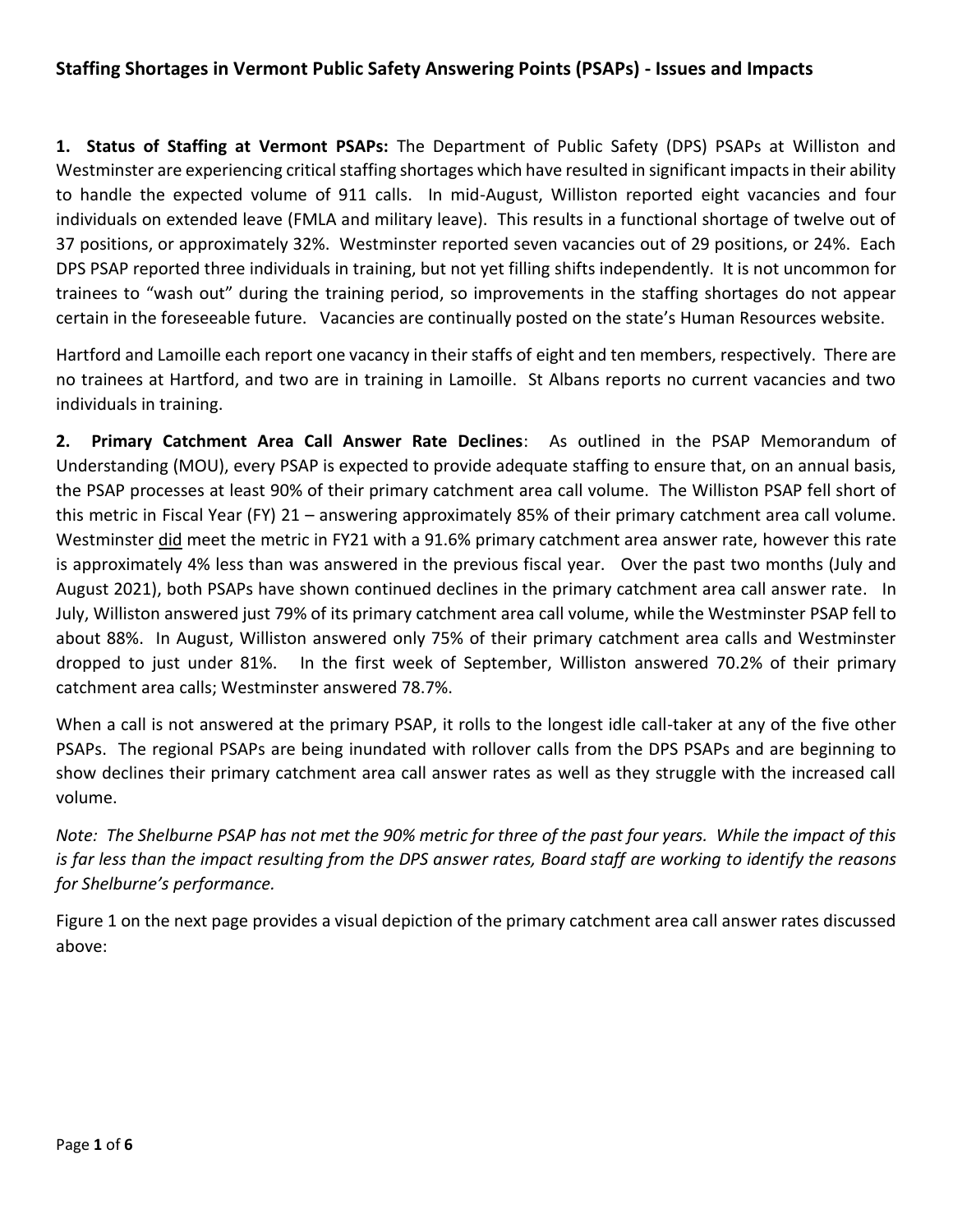

*Figure 1: Primary Call Catchment Area Answer Rates – FY18 through FY21, monthly for July/August 2021. Beginning weekly measurements in September 2021.*

This portion of page intentionally blank.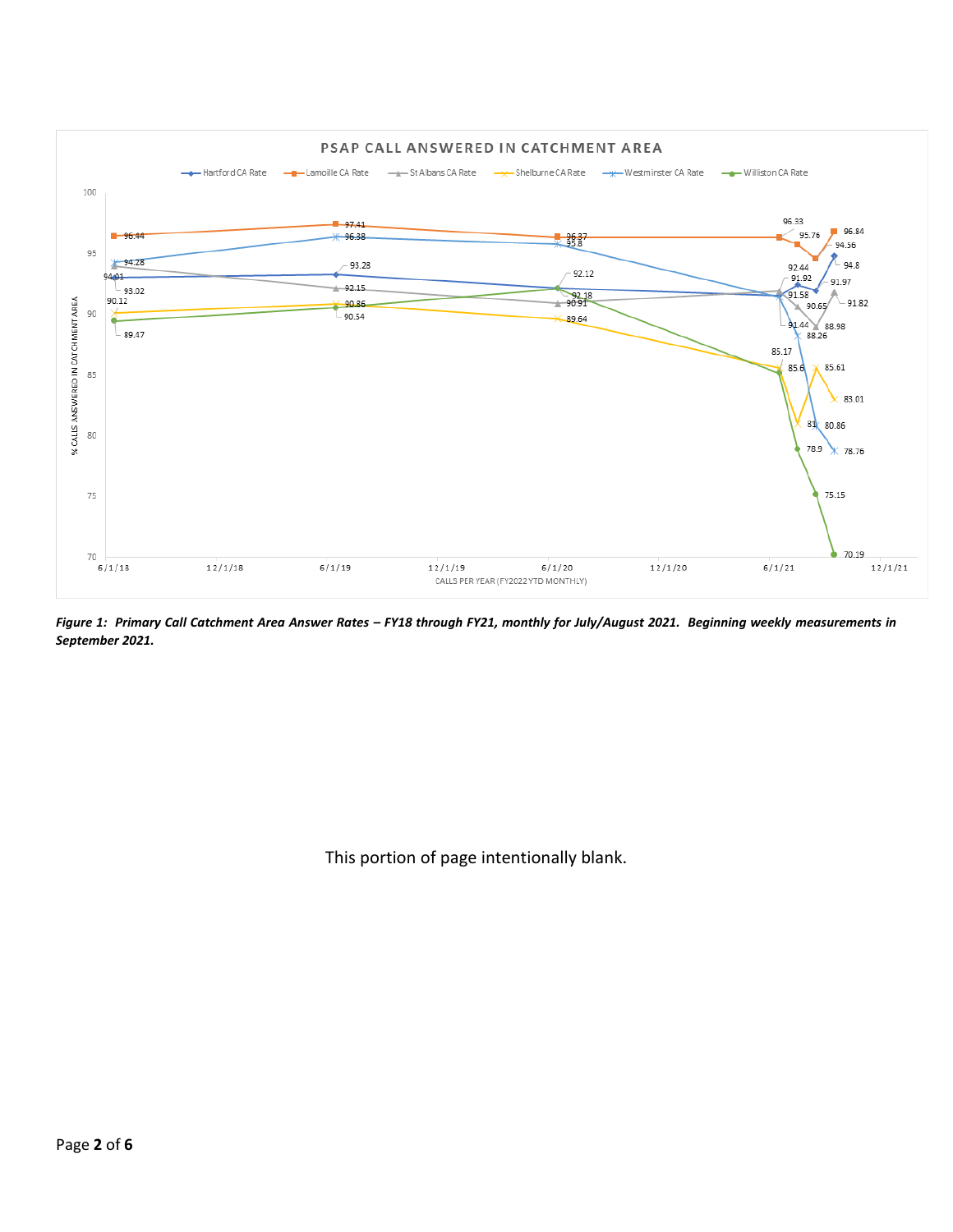**3. Redistribution of Statewide Call Volume:** The DPS PSAPs have historically answered nearly 70% of the total statewide 911 call volume each year. Figure 2 shows that at the close of FY21, the percentage of statewide call volume handled by DPS had fallen to 63%. In July 2021, the DPS call volume total was 59.56% and in August, 57.51%. In the first week of September, DPS PSAPs handled just 54.27% of statewide call volume. The reduction in DPS call volume answering capacity means thousands of calls per year are being delivered to regional PSAPs, rather than to the DPS PSAPs which bear primary responsibility for them. The percentage of statewide call volume being handled in the regional PSAPs has increased from about 32% in June 2018 to nearly 46% in the first week of September 2021. We anticipate continued shifts in call volume distribution until steps are taken to correct course. Figures 2 and 3 show the changes in distribution of statewide 911 call volume since 6/30/2018:



*Figure 2: DPS vs Regional Call Volume - FY18 through FY21, monthly for July/August 2021. Beginning weekly measurements in September 2021.*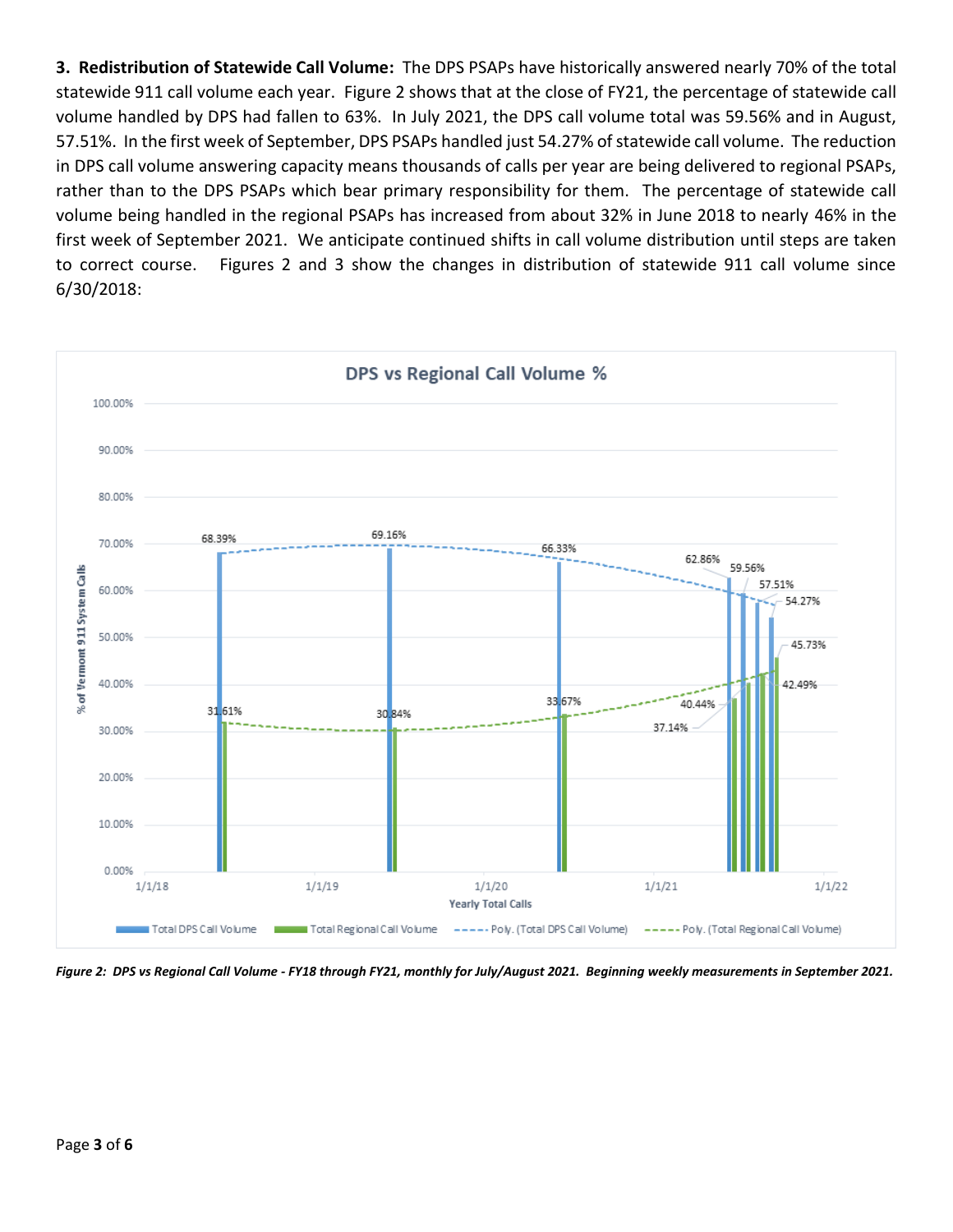

*Figure 3: Systemwide Call Volume by PSAP - FY18 through FY21, monthly for July/August 2021. Beginning weekly measurements in September 2021.*

This portion of page intentionally blank.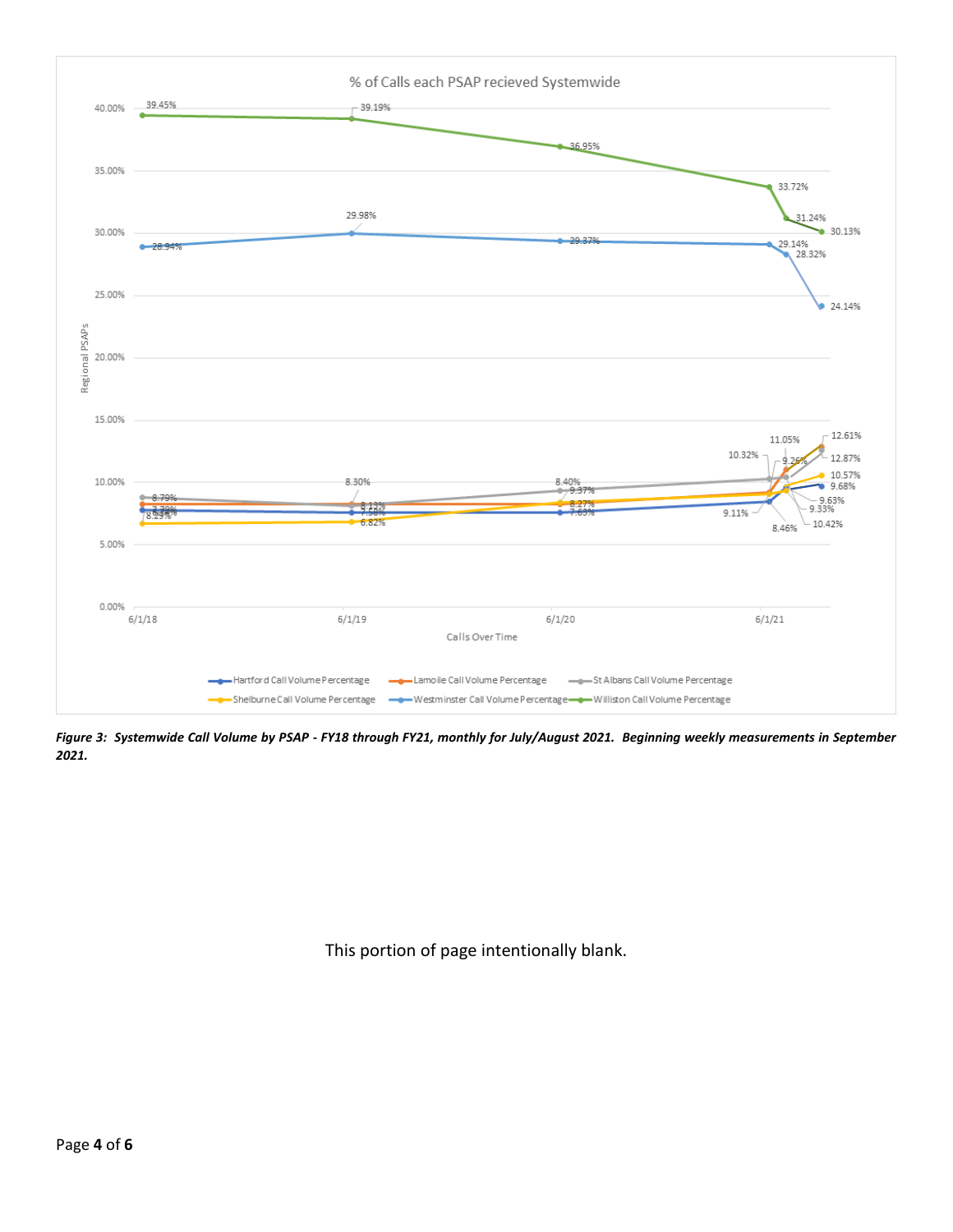**4. 911 Workstation Deployments and Usage:** The regional PSAPs are equipped with two funded 911 positions each, while DPS houses sixteen positions between their two facilities (The Williston PSAP has nine funded 911 workstations; Westminster has seven). This means that DPS houses about 67% of Vermont's 911 workstations, and the regionals (collectively) house 33%. The regional PSAPs are not equipped to handle this massive – and sustained - change in call volume.

As shown in Figure 4, five of the nine Williston positions answered less than 2% of the PSAP call volume between October 15, 2020 and August 22, 2021. The call volume in Westminster was more evenly distributed among their available positions.

| Westminster       | 5553701 | 6089  | 13.45% |  |
|-------------------|---------|-------|--------|--|
| Westminster       | 5553702 | 11457 | 25.31% |  |
| Westminster       | 5553703 | 6228  | 13.76% |  |
| Westminster       | 5553704 | 5157  | 11.39% |  |
| Westminster       | 5553705 | 5760  | 12.73% |  |
| Westminster       | 5553706 | 5682  | 12.55% |  |
| Westminster       | 5553707 | 4885  | 10.79% |  |
| Westminster Total |         | 45258 |        |  |
| Williston         | 5553601 | 12669 | 24.73% |  |
| Williston         | 5553602 | 953   | 1.86%  |  |
| Williston         | 5553603 | 656   | 1.28%  |  |
| Williston         | 5553604 | 592   | 1.16%  |  |
| Williston         | 5553605 | 948   | 1.85%  |  |
| Williston         | 5553606 | 11317 | 22.09% |  |
| Williston         | 5553607 | 559   | 1.09%  |  |
| Williston         | 5553608 | 10039 | 19.59% |  |
| Williston         | 5553609 | 13505 | 26.36% |  |
| Williston Total   |         | 51238 |        |  |
|                   |         |       |        |  |

*Figure 4: 911 Workstation Usage at DPS PSAPs – October 15, 2020 – August 22, 2021*

**5. Current Impacts on 911 Callers:** The statewide 911 system is designed to allow for automatic and seamless redistribution of 911 calls when a primary PSAP does not have an available call-taker. This design has served the state well for many years, including during times of exceptionally high call volume such as Tropical Storm Irene in 2011. Operational differences among the PSAPs result in varying call answer times, but all PSAPs have answer times that are well within the national industry standard of 10 seconds. For example, calls are answered in 5 seconds on average at the Williston PSAP, and in 7 to 8 seconds in the remaining PSAPs. This results in only a minimal impact on callers when calls are redistributed in typical scenarios. Sustained staffing shortages, however, are not considered a typical scenario.

**6. Potential Impacts on Callers, Call-Takers and Responders:** As the staffing shortages continue, there is an increased likelihood of significant negative impacts to 911 callers, call-takers and emergency responders. Regional PSAPs will be less and less able to handle the increases in call volume. This will likely result in increases in call answer times, calls going into queue because there is no available call-taker, or callers abandoning the call when there is a delay in answer time. Over-burdened call-takers may be unable to provide the expected level of service to 911 callers and their ability to provide life-saving pre-arrival instructions to callers may be compromised. Notifications to emergency responders may be delayed leading to longer response times and potential negative impacts on incident outcomes.